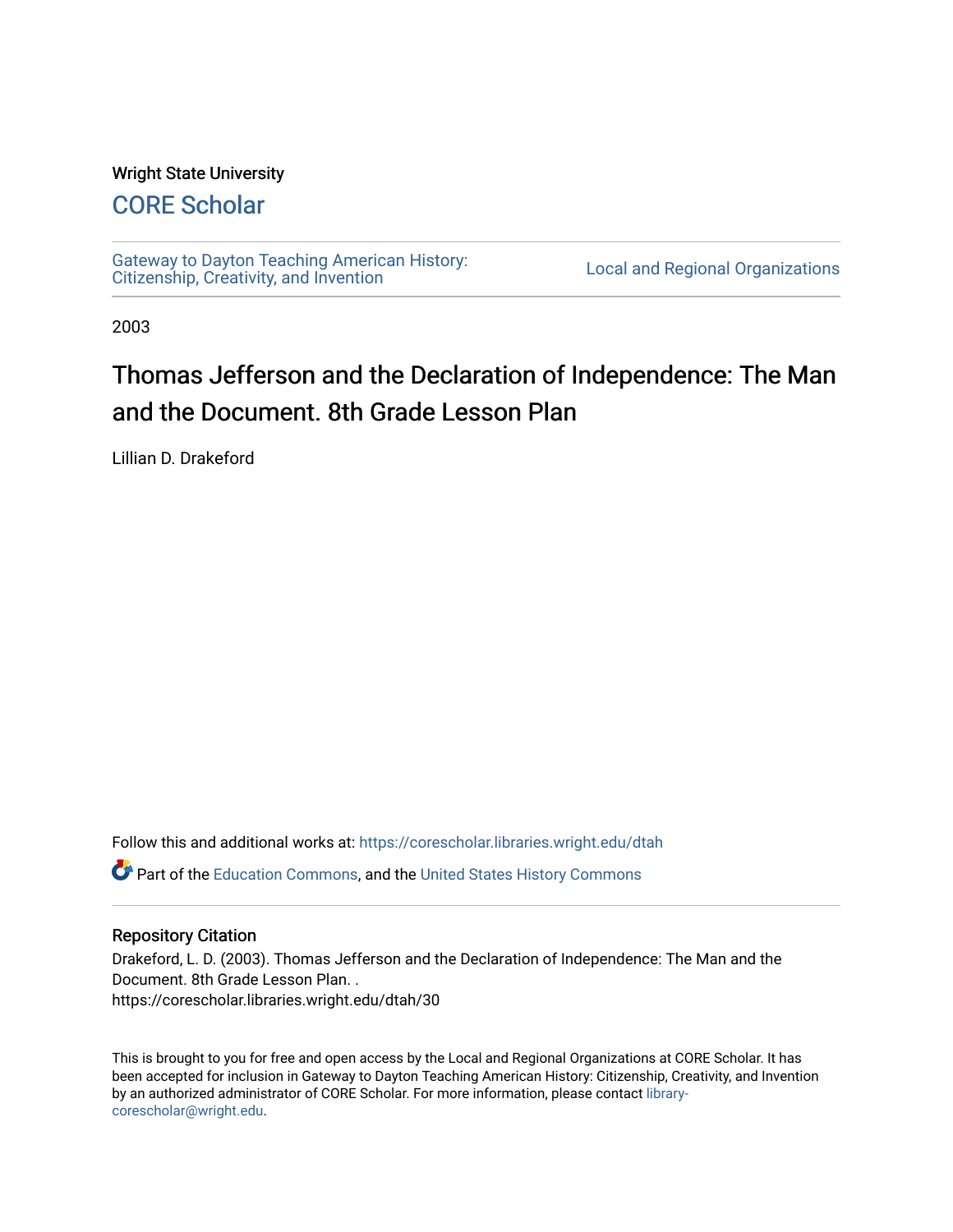**Dayton Calching American Pistory** 

| Name:                                          | Lillian D. Drakeford                                                                                                                       |
|------------------------------------------------|--------------------------------------------------------------------------------------------------------------------------------------------|
| School:                                        | Middle School<br>Grade Level: 8                                                                                                            |
|                                                | Taking a Stand in History 1607 to 1865                                                                                                     |
| <b>Lesson Plan Title:</b>                      | Thomas Jefferson and the Declaration of Independence: The Man and the Document                                                             |
|                                                |                                                                                                                                            |
| <b>Content Area(s)</b>                         | American History                                                                                                                           |
| Learning                                       | Thomas Jefferson spoke for the thirteen colonies when he wrote the Declaration of                                                          |
| Objectives)                                    | Independence. He took a stand to free the colonies of British rule.                                                                        |
|                                                | Students will be able to:                                                                                                                  |
|                                                | Describe and discuss positive as well as controversial and contradictory<br>a.                                                             |
|                                                | aspects about Thomas Jefferson, the man.                                                                                                   |
|                                                | b. Sequence the writing of the Declaration of Independence with other documents on                                                         |
|                                                | a time line.                                                                                                                               |
|                                                | c. Summarize Jefferson's views on government.                                                                                              |
|                                                | d. List and explain the significance of Jefferson's contributions to American                                                              |
|                                                | history and government.                                                                                                                    |
|                                                | e. Answer questions about the Declaration of Independence.                                                                                 |
|                                                | Analyze quotes from the original text of the Declaration of Independence.<br>f.                                                            |
|                                                | Explain the impact that the Declaration of Independence had upon American                                                                  |
|                                                | history.                                                                                                                                   |
|                                                | h. Analyze events that preceded and followed the writing of the Declaration of                                                             |
|                                                | Independence.                                                                                                                              |
| <b>Benchmarks for the</b>                      | $\bf{History - A.}$ Interpret relationships between events shown on multiple-tier time                                                     |
| <b>Ohio Academic</b>                           | lines.                                                                                                                                     |
| <b>Content Standards</b><br>for Social Studies | $History – E. Explain the causes and consequences of the American Revolution, with$<br>emphasis on both Colonial and British perspectives. |
|                                                | <b>Government</b> $-A$ . Explain why people institute governments, how they influence                                                      |
|                                                | governments, and how governments interact with each other.                                                                                 |
|                                                | <b>Government – B.</b> Explain how the Declaration of Independence  has provided for                                                       |
|                                                | the protection of rights and the long-term future of a growing democracy.                                                                  |
|                                                | Citizenship Rights and Responsibilities $-$ B. Identify historical origins that                                                            |
|                                                | influenced the rights U.S. citizens have today.                                                                                            |
| <b>Indicators for above</b>                    | History A.1- Select events and construct a multiple-tier time line to show relationships                                                   |
| <b>Benchmarks of the</b>                       | among events.                                                                                                                              |
| <b>Ohio Academic</b>                           | History E.4a. - Explain the results of important developments of the American                                                              |
| <b>Content Standards</b>                       | revolution including:                                                                                                                      |
| for Social Studies                             | a. A declaration of American Independence.                                                                                                 |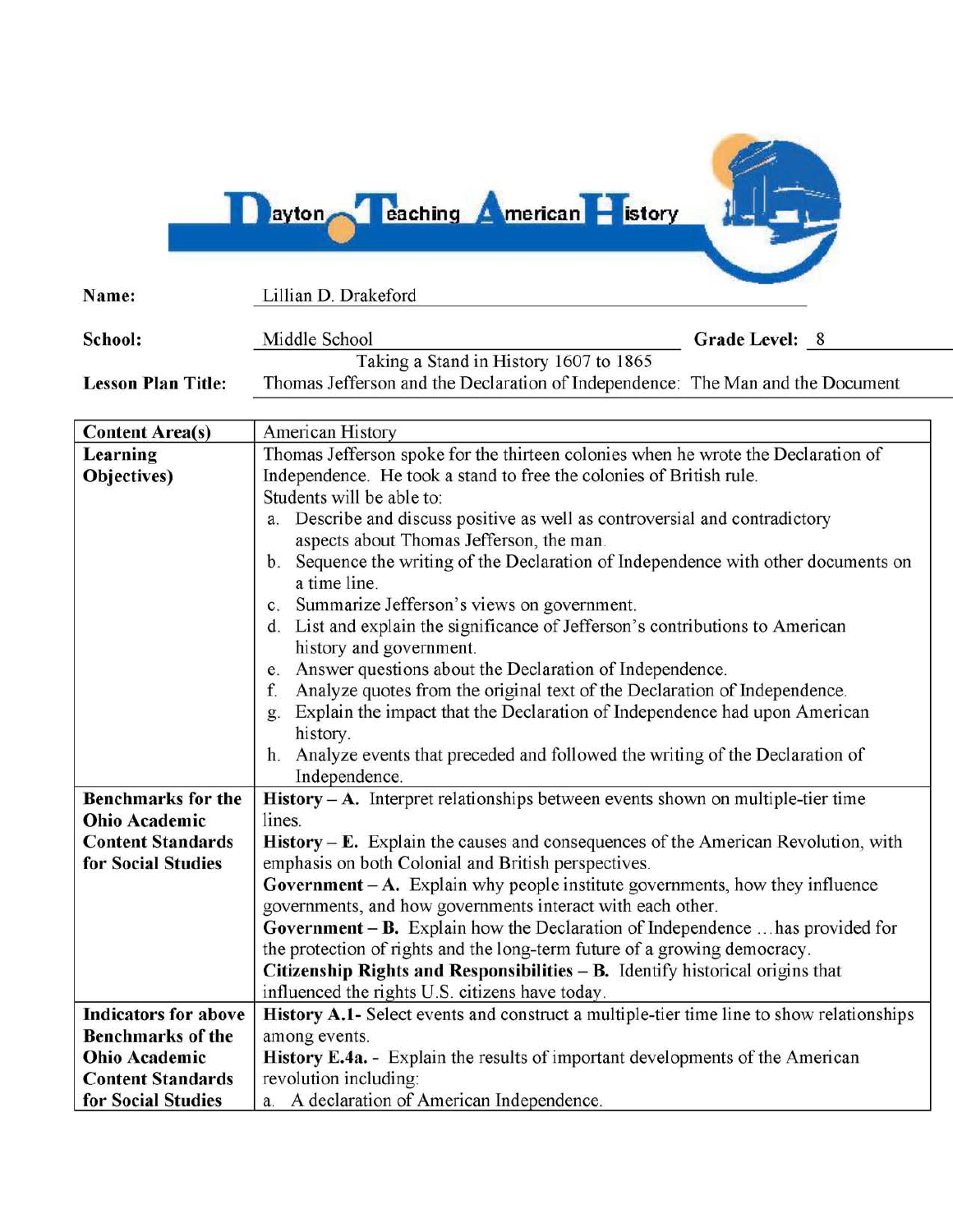|                                            | Government A.1- Analyze the principles of self-government and natural rights<br>expressed in the Declaration of Independence and their relationship to Enlightenment     |
|--------------------------------------------|--------------------------------------------------------------------------------------------------------------------------------------------------------------------------|
|                                            | ideas.                                                                                                                                                                   |
|                                            | <b>Government B.4a.</b> - Explain the political concepts expressed in the U.S. Constitution:<br>a. Representative democracy.                                             |
|                                            | Citizenship Rights and Responsibilities B.3a. – Evaluate the role of historical figures                                                                                  |
|                                            | and political bodies in furthering and restricting the rights of individuals including:                                                                                  |
|                                            | a. Jefferson and the contradiction between the ideals of the Declaration of Independence                                                                                 |
|                                            | and his role as a slave owner.                                                                                                                                           |
| <b>Preparation for</b>                     | Review all the resources listed below. Read and become familiar with the primary                                                                                         |
| Teacher (Historical                        | document – The Declaration of Independence. Read and become familiar with Thomas                                                                                         |
| background that teacher                    | Jefferson, the common man and the statesman (learn about his passions, beliefs,                                                                                          |
| must do to prepare for                     | interests, politics, contradictions, etc.) Examine and gather information about                                                                                          |
| lesson)                                    | Monticello and correlate its structure with the concept of self-sufficiency. Review                                                                                      |
|                                            | events that preceded and followed the writing of the Declaration of Independence.                                                                                        |
|                                            | Prepare pre- and post- assessments. Prepare list of pertinent vocabulary.                                                                                                |
| <b>Core Activities</b>                     | This lesson plan encompasses one week or five, ninety- minute class periods.                                                                                             |
| (Detail in steps with<br>division of time) | Day 1-Introduction: 1. Write on board: Thomas Jefferson, The Boy and Young Adult -                                                                                       |
|                                            | 1743 to 1770. Give students five minutes to individually do a "quick write" activity                                                                                     |
|                                            | listing words, phrases, and concepts related to what they know or think about Thomas                                                                                     |
|                                            | Jefferson. After five minutes, ask students to share their lists aloud. Generate an                                                                                      |
|                                            | *affinity diagram (Baldrige assessment tool, see explanation in glossary) assess and                                                                                     |
|                                            | categorize areas in which students have prior knowledge. (ten minutes) Hook: 2<br>Inform students that Jefferson was a very multi-talented person. Give a broad overview |
|                                            | of Jefferson's interests and achievements. Place his major achievements on a time line,                                                                                  |
|                                            | the baseline of which is his chronological age. Give students a blank time line on which                                                                                 |
|                                            | they can fill in dates and place in their personal folders. (fifteen minutes) Main                                                                                       |
|                                            | <b>Activity: 3.</b> Show the first segment of the video, approximately twelve minutes. Engage                                                                            |
|                                            | students in class discussion. Emphasize that Jefferson was not only a President of the                                                                                   |
|                                            | U.S. and writer of the Declaration of Independence, but also, an architect, farmer,                                                                                      |
|                                            | lawyer, statesman, author, scientist, philosopher, politician, husband, father, radical,                                                                                 |
|                                            | and revolutionary. Reinforce the Age of Enlightenment (referred to in the video) and                                                                                     |
|                                            | Jefferson's studies in the 1760's. Define words that are unclear to students. (forty                                                                                     |
|                                            | minutes) Closure: 4. Conduct a student-teacher oral review. Have students complete                                                                                       |
|                                            | a Level Two writing assignment in remaining class time. Before students begin                                                                                            |
|                                            | writing, give specific writing expectations and time limit (for example, in the next five                                                                                |
|                                            | minutes, write five facts you learned about Thomas Jefferson from the video). Give                                                                                       |
|                                            | immediate, informal feedback to each student. (ten minutes)                                                                                                              |
|                                            | Day 2- Introduction: 1. Write on board: 1. Thomas Jefferson, The Man - Statesman,                                                                                        |
|                                            | Congressman, Architect, Author of the Declaration of Independence -1770 to 1794.                                                                                         |
|                                            | Begin with an oral review of previous lesson. Encourage student-led oral review. Post                                                                                    |
|                                            | time line and add dimension to the time line by including year, age of Jefferson, and                                                                                    |
|                                            | historical event or major accomplishment. (seven minutes) <b>Hook: 2.</b> Stimulate student                                                                              |
|                                            | interest by telling students that Jefferson was called radical, atheist, immoral, an                                                                                     |
|                                            | adulterer, and even a traitor at different times in his lifetime. Ask students how this                                                                                  |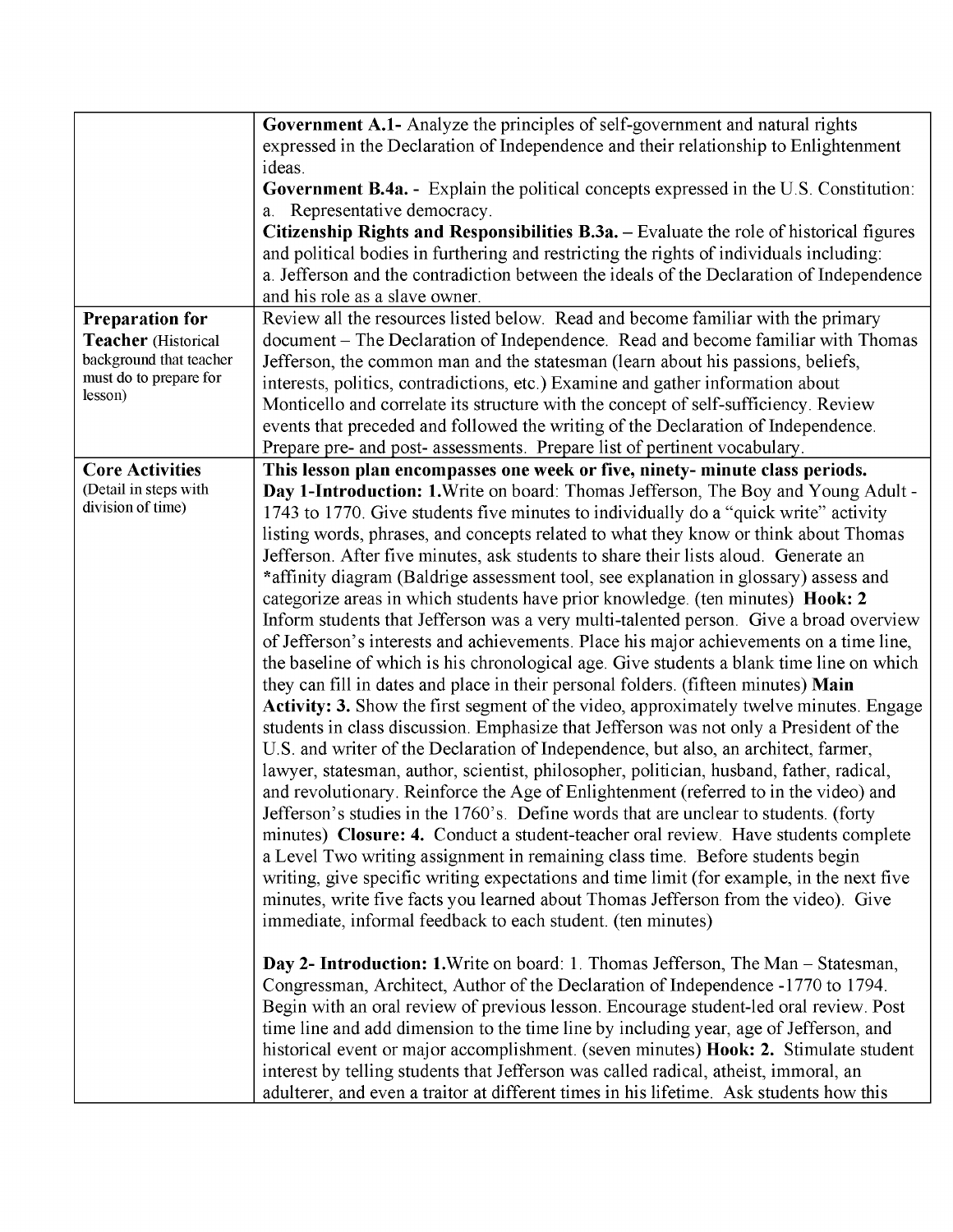could be so? What could he have done or said to be accused of such things? Allow students to discuss their theories and make suppositions. (five to seven minutes) **Main Activity: 3** Show students the second segment of the video. This part covers Jefferson's years as a student, rising political figure in Virginia, his role in the Continental Congress, his role in writing the Declaration of Independence, his trip to France, his passion for Monticello, and his position as Secretary of State. (fifteen minutes) Assist students in sequencing years, ages of Jefferson, and events on multiple-tier time line. (five to seven minutes) Read aloud to students from the Internet source (see below in resource list) about Jefferson's college years, his philosophical beliefs, conflict in ideology within himself and with others, etc. (five to seven minutes) Engage students in discussion and solicit opinions. (ten minutes) **Closure: 4** End lesson with a Level Two writing assignment. Question: If Jefferson believed all men were created equal, how do you think he justified owning slaves? Give immediate feedback. (ten minutes)

**Day 3- Introduction: 1.**Write on board: The Declaration of Independence, the Document. Explain that the focus of the lesson will be on analyzing the Declaration of Independence. (Most children will want to dwell more on Jefferson, the man, so explain that they will get back to Jefferson later on in the week.) (three minutes) **Hook: 2** Ask students to ponder three questions: 1. What historical events led others to ask Jefferson to draft the Declaration of Independence? 2. What events took place as a consequence of the adoption of the Declaration of Independence? 3. What makes this document so unique and significant historically? Challenge students to work in groups to list causes and effects of the Declaration of Independence and add them to their multiple-tier time lines. (ten minutes) Check for accuracy. Distribute copies of the primary document to students. **Main Activity: 3.** Show students the portion of the video where the narrator recites from the Declaration of Independence. Have students follow along with their copies of the document. Pause for reflection and comments. (ten minutes) Follow up with *Ignite!* computer lesson reinforcing the main ideas of the Declaration of Independence. Every student should have access to a computer for this computer lesson. (ten minutes) Distribute worksheets that accompany the *Ignite!* lessons and allow students to work in pairs with teacher assistance to complete them. The worksheets require students to analyze and interpret statements from the Declaration of Independence and **can be done without the** *Ignite/\_computer* **program.** Refer to exercises on pages 8-9 of*Ignite!* Resources for Educators and pages 92-94 in *Ignite!*  Classroom Lessons and Activities (thirty minutes) **Closure: 4.** Close lesson with a Level Two Writing assignment. (ten minutes) Question: What were four things the Declaration of Independence did? Give immediate feedback. **\*Teachers may also opt to use quotations from the Declaration of Independence found in the Internet resource(s) listed below and make up questions that promote interpretation and discussion.** 

**Day 4 - Introduction: 1.** Write on board: More About the Declaration of Independence -"What's Up With That?" Use catchy phrase to grab student's attention. Review key concepts from previous lesson by asking students to complete a Level Two writing assignment on the Declaration of Independence. Assignment: List at least five grievances listed in the Declaration of Independence. Give immediate feedback. (fifteen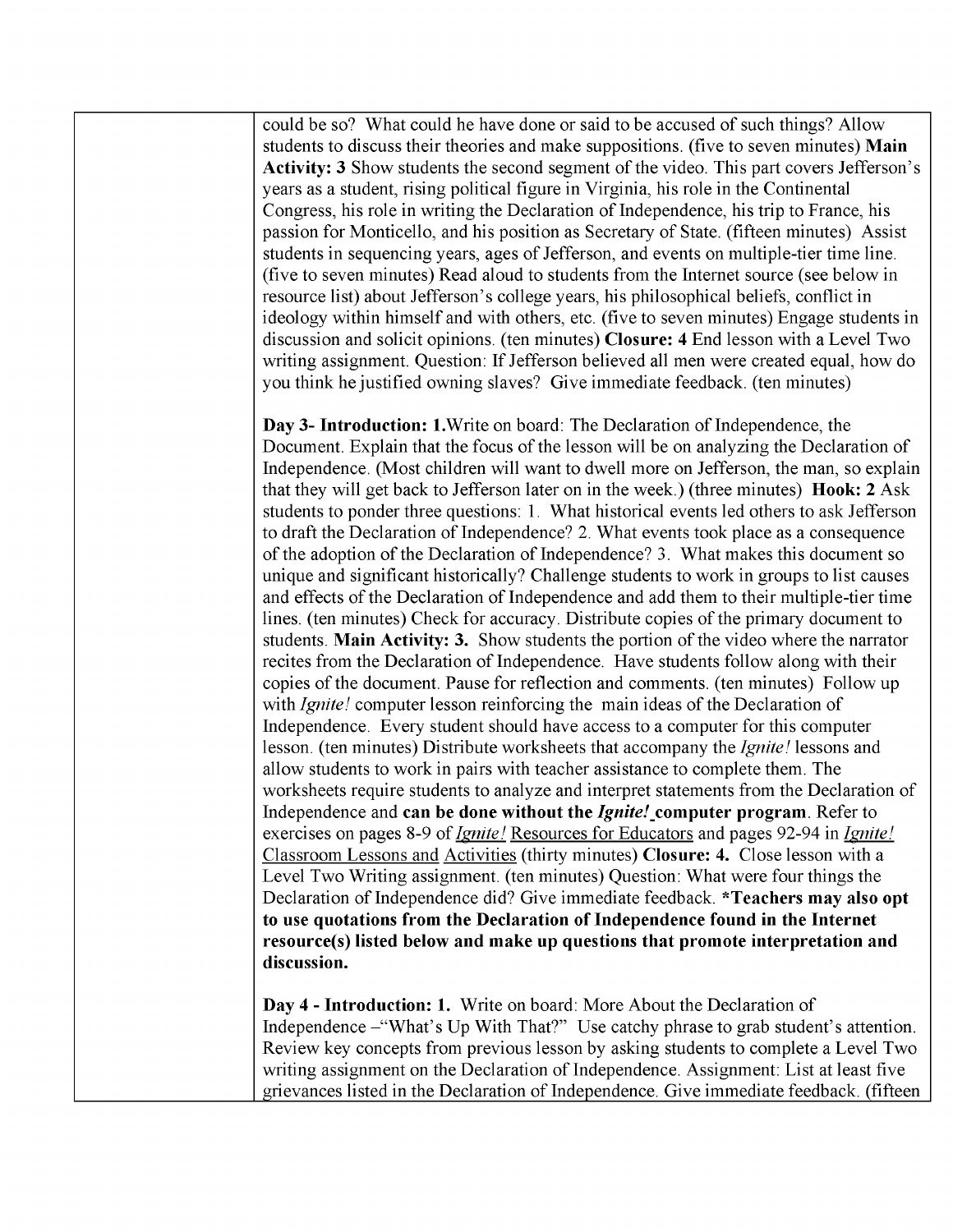minutes) **Hook: 2.** Give each student a face down playing card. Structure the card assignments according to student ability. Make sure as close to an even number of students get the same card as possible. Groups should consist of between three and five students. Tell students that they are about to playa game. (three minutes) **Main Activity: 3.** Have students tum their cards over. For each face card, assign a topic/question that is to be addressed. For example: Hearts – How did the Age of Enlightenment affect the views Jefferson expressed in the Declaration of Independence?  $Diamonds - Explain how this statement relates to the Declaration of Independence:$ "The road to democracy was done." Clubs - Explain how this statement made by Jefferson is related to slavery: "God's justice will not sleep forever." Spades - What do you think the words life, liberty, and the pursuit of happiness mean? Are there practical limitations to these being inalienable rights? Go over what groups are expected to do. Give students twenty minutes to prepare a presentation for the class. \*U se Joker cards if necessary. Exchange cards four times so that everyone has the opportunity to address all of the topics. Groups have ten minutes for each exchange. Groups present their responses. One student keeps a tally of responses given. Total activity time 60 minutes. **Closure: 4.** Students complete a \*plus/delta (Baldrige assessment tool, see -glossary for explanation) to evaluate effectiveness and satisfaction level for the activity.(five minutes or less) **Day 5 - Introduction: 1.** Write on board: Thomas Jefferson, Philosopher of Freedom. Prior to beginning the lesson, discuss the results of the plus/delta evaluations done the previous day. List pros and cons of the game/ activity and its effectiveness in the learning process. (five minutes) Explain to students this lesson, as promised earlier, will focus once again on Jefferson, the man, and his contributions to U.S. history and government. **Hook: 2.** Show students the remaining twenty to twenty-five minutes of the video shown earlier in the week. This portion of the video covers Jefferson's Presidency, the Louisiana Purchase, his relationship with John Adams and Alexander Hamilton, his ongoing struggle to come to terms with the issue of slavery, his relationship with Sally Hemings, and his theory of gradually freeing the slaves. The video also gives attention to Jefferson's commitment to Monticello and the University of Virginia. **Main Activity: 3.** Encourage discussion of the video. Assign individual writing assignment to write five questions they might ask Jefferson if they had lived during his time. Instruct students to keep their questions historically relevant and require that at least two of the questions be related to the Declaration of Independence. This is a Level Two assignment. Students read their questions aloud (fifteen **minutes) Closure: 4.**  During the last five minutes of class, ask each student to state one fact they learned this week about Thomas Jefferson, the man and one fact they learned about the Declaration of Independence. Challenge students to not repeat what someone else has said. The teacher goes first! End lesson with a medley of patriotic songs as students exit the class. Give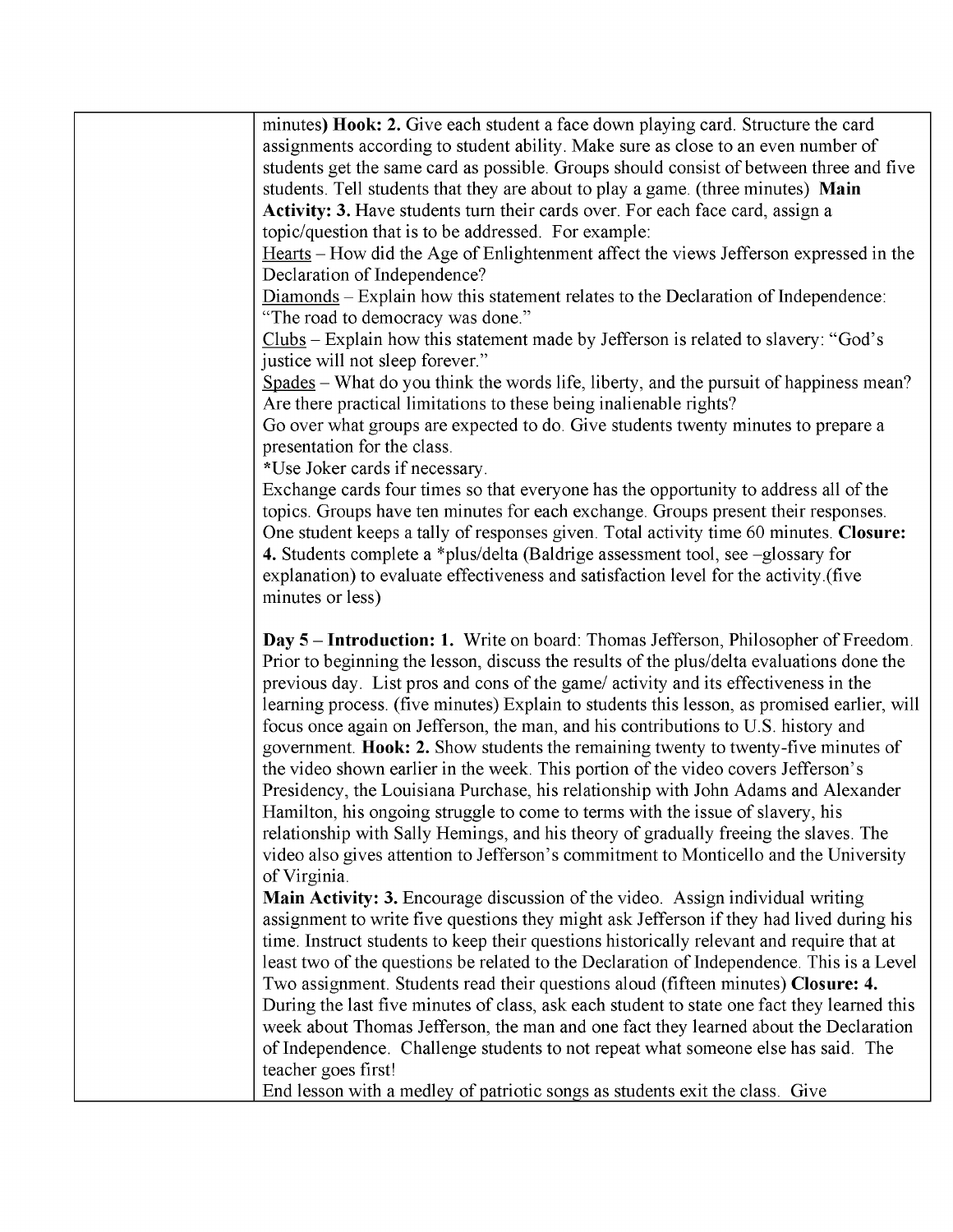|                                                    | copies of the lyrics to students. Songs include: The Star Spangled Banner, This Land is    |
|----------------------------------------------------|--------------------------------------------------------------------------------------------|
|                                                    | My Land, God Bless America, America the Beautiful, and The Battle Hymn of the              |
|                                                    | Republic.                                                                                  |
| <b>Overview of</b>                                 | During the course of the week, students will watch and critique the video, Thomas          |
| <b>Student Activities</b>                          | Jefferson, Philosopher of Freedom in four, twelve -to fifteen- minute, intervals.          |
| How will you & your                                | Students will use computers to complete tasks and gain access to information about         |
| students be using<br>technology?                   | Thomas Jefferson and the Declaration of Independence. They will list and describe          |
| What learning                                      | contradictions between Jefferson's political and moral philosophy and his behavior.        |
| strategies will be                                 | Students will analyze quotes from a primary document. They will identify main ideas        |
| implemented? (i.e.,<br>independent and or group    | within primary documents. They will <b>answer</b> document -based questions. They will     |
| work)                                              | sequence events. Students will evaluate the significance of primary documents.             |
| What products will be                              | Students will use Internet. They will draw conclusions based upon visual reproductions     |
| developed by students?                             | of primary sources. Students will formulate, express, and substantiate opinions. They      |
| What skill(s) (Bloom's<br>Taxonomy) is/are used in | will complete lessons individually and cooperatively. They will assess quality of          |
| the activity $(s)$ ? (in bold)                     | learning. Students will <b>produce</b> completed activity sheets and Level 1 and 2 writing |
|                                                    | samples. (*John Collins Writing System, see explanation in glossary)                       |
| <b>Resources/Materials</b>                         | 1. Biography of Thomas Jefferson                                                           |
| List software, websites,                           | http://www.whitehouse.gov/history/presidents/tj3.html                                      |
| references, etc.                                   | 2. Jefferson Digital Archive                                                               |
|                                                    | http://etext.virginia.edu                                                                  |
|                                                    | 3. The Jeffersonian Cyclopedia                                                             |
|                                                    | http://etext.virginia.edu/jefferson/quo                                                    |
|                                                    | 4. Life of Thomas Jefferson                                                                |
|                                                    | http://etext.virginia.edu/jefferson/biog                                                   |
|                                                    | 5. Declaration of Independence (Full Text)                                                 |
|                                                    | http://etext.virginia.edu/jefferson/quo                                                    |
|                                                    | 6. Ignite! Learning                                                                        |
|                                                    | Resources for Educators, Early American History                                            |
|                                                    | http://www.ignitelearning.com                                                              |
|                                                    | 7. Ignite! in Action                                                                       |
|                                                    | Lessons and Activities for the Classroom                                                   |
|                                                    | http://www.ignitelearning.com                                                              |
|                                                    | 8. Doing History- A Strategic Guide to Document-Based Questions, Middle School             |
|                                                    | Level E-F. Tidd, Charles C. and Louise Vitellaro. (Wilmington, MA: Houghton-               |
|                                                    | Mifflin, 2002).                                                                            |
|                                                    | 9. America's Story. Bernstein, Vivian. Austin, TX: (Steck-Vaughn Co., 2001).               |
|                                                    | 10. The American Nation. Davidson, James West, Stoff, Michael B. Needham, MA:              |
|                                                    | (Prentice Hall, 1998).                                                                     |
|                                                    | 11. Thomas Jefferson, Philosopher of Freedom. American Presidents Biography Series.        |
|                                                    | New York: (A&E Television Networks, 1995). (Can be checked out from                        |
|                                                    | the Dayton and Montgomery County Public Library.) www.daytonmetrolibrary.org               |
|                                                    | 12. American Patriot (CD) by Lee Greenwood, Nashville, TN: (Liberty Records, 1992).        |
|                                                    | (Available at Best Buy \$11.99).                                                           |
|                                                    | 13. Dayton Teaching American History Instructional Guide Grade 8 Unit 2-Lesson:            |
|                                                    | "Black and White in United States History: A Gray Area: Comparing Old and New              |
|                                                    | Accounts of Thomas Jefferson's Life"                                                       |